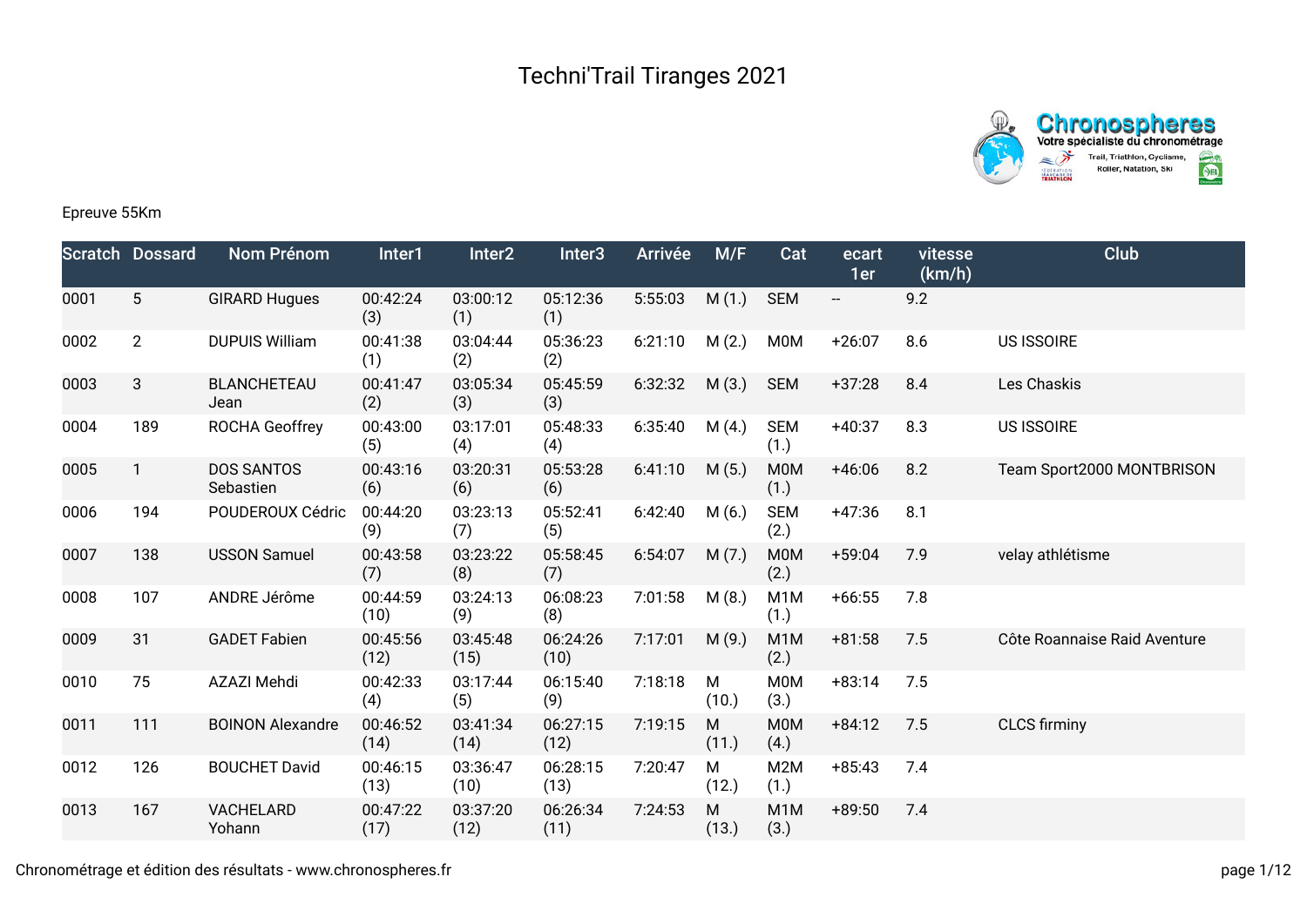|      | <b>Scratch Dossard</b> | <b>Nom Prénom</b>               | Inter1           | Inter2           | Inter <sub>3</sub> | <b>Arrivée</b> | M/F                | Cat                      | ecart<br>1er  | vitesse<br>(km/h) | Club                                    |
|------|------------------------|---------------------------------|------------------|------------------|--------------------|----------------|--------------------|--------------------------|---------------|-------------------|-----------------------------------------|
| 0014 | 212                    | <b>CROIZIER Olivier</b>         | 00:47:19<br>(16) | 03:37:15<br>(11) | 06:34:53<br>(14)   | 7:40:37        | M<br>(14.)         | M2M<br>(2.)              | $+105:34$ 7.1 |                   | ASM ST ETIENNE TRIATHLON 42             |
| 0015 | 159                    | <b>DAURELLE Tony</b>            | 00:55:02<br>(69) | 03:52:37<br>(22) | 06:49:48<br>(15)   | 7:48:10        | ${\sf M}$<br>(15.) | M2M<br>(3.)              | $+113:07$     | 7.0               | UssonSportNature                        |
| 0016 | 187                    | <b>FONTBONNE Yvan</b>           | 00:47:33<br>(19) | 03:40:38<br>(13) | 06:49:54<br>(16)   | 7:48:24        | M<br>(16.)         | M <sub>1</sub> M<br>(4.) | $+113:20$     | 7.0               | TEAM WTF OXSITIS.                       |
| 0017 | 79                     | JOASSARD Franck                 | 00:53:47<br>(61) | 03:54:39<br>(24) | 06:50:07<br>(17)   | 7:49:31        | M<br>(17.)         | M2M<br>(4.)              | $+114:28$     | 7.0               |                                         |
| 0018 | 164                    | CUOQ Hervé                      | 00:50:59<br>(41) | 03:57:38<br>(27) | 06:54:54<br>(19)   | 7:50:36        | M<br>(18.)         | M <sub>1</sub> M<br>(5.) | $+115:33$     | 7.0               | chapteuil sport nature                  |
| 0019 | 120                    | <b>TROTTEIN</b><br>Jeanfrançois | 00:48:10<br>(23) | 03:47:54<br>(17) | 06:56:44<br>(20)   | 7:51:11        | ${\sf M}$<br>(19.) | M <sub>1</sub> M<br>(6.) | $+116:08$     | 7.0               |                                         |
| 0020 | 127                    | <b>MENEGAUX</b><br>Sébastien    | 00:47:45<br>(21) | 03:50:31<br>(20) | 06:52:22<br>(18)   | 7:51:22        | M<br>(20.)         | <b>M0M</b><br>(5.)       | $+116:19$     | 7.0               |                                         |
| 0021 | 23                     | <b>MOTTET Martin</b>            | 00:50:30<br>(33) | 04:02:13<br>(34) | 07:00:55<br>(24)   | 7:52:03        | ${\sf M}$<br>(21.) | <b>M0M</b><br>(6.)       | $+117:00$     | 6.9               | Club Rennais de Course<br>d'Orientation |
| 0022 | 200                    | <b>JOURDAIN Pierre</b>          | 00:51:30<br>(48) | 03:58:45<br>(30) | 06:59:40<br>(22)   | 7:56:23        | M<br>(22.)         | M <sub>1</sub> M<br>(7.) | $+121:19$     | 6.9               | Cap Nature Beaulieu                     |
| 0023 | 98                     | <b>LAIDET Nicolas</b>           | 00:50:24<br>(30) | 03:54:03<br>(23) | 07:00:15<br>(23)   | 7:57:26        | M<br>(23.)         | M <sub>1</sub> M<br>(8.) | $+122:23$     | 6.9               |                                         |
| 0024 | 173                    | <b>COMBY Nicolas</b>            | 00:51:17<br>(45) | 03:50:37<br>(21) | 06:56:48<br>(21)   | 7:57:59        | M<br>(24.)         | M2M<br>(5.)              | $+122:56$     | 6.9               |                                         |
| 0025 | 55                     | <b>CLAPEYRON</b><br>Frederic    | 00:50:17<br>(28) | 03:56:19<br>(26) |                    | 7:59:37        | M<br>(25.)         | <b>M3M</b><br>(1.)       | $+124:33$     | 6.8               |                                         |
| 0026 | 142                    | <b>SALES Clément</b>            | 00:47:12<br>(15) | 03:48:30<br>(18) | 07:04:40<br>(25)   | 8:02:31        | M<br>(26.)         | <b>SEM</b><br>(3.)       | $+127:28$     | 6.8               | <b>Usson Sport Nature</b>               |
| 0027 | 165                    | GONZALEZ<br>Jonathan            | 00:57:31<br>(89) | 04:04:37<br>(38) | 07:10:53<br>(28)   | 8:06:07        | M<br>(27.)         | <b>M0M</b><br>(7.)       | $+131:03$     | 6.7               |                                         |
| 0028 | 175                    | <b>BOSSIS Simon</b>             | 00:45:04<br>(11) | 03:49:42<br>(19) | 07:05:21<br>(26)   | 8:06:37        | M<br>(28.)         | <b>SEM</b><br>(4.)       | $+131:34$     | 6.7               |                                         |
| 0029 | 76                     | <b>BRESSON Valerie</b>          | 00:55:44<br>(76) | 04:08:52<br>(45) | 07:11:13<br>(29)   | 8:07:18        | F(1.)              | M3F                      | $+132:15$     | 6.7               | cannelle team                           |
| 0030 | 122                    | <b>BAZILE Nathalie</b>          | 00:55:30<br>(74) | 03:58:40<br>(29) | 07:08:48<br>(27)   | 8:09:39        | F(2.)              | M <sub>3F</sub>          | $+134:35$     | 6.7               | <b>SA MONTBRISONNAIS</b>                |
| 0031 | 6                      | <b>DUMOND Sylviane</b>          | 00:56:57         | 04:08:33         | 07:11:56           | 8:09:46        | F(3.)              | M <sub>1</sub> F         | +134:42       | 6.7               |                                         |

Chronométrage et édition des résultats - www.chronospheres.fr page 2/12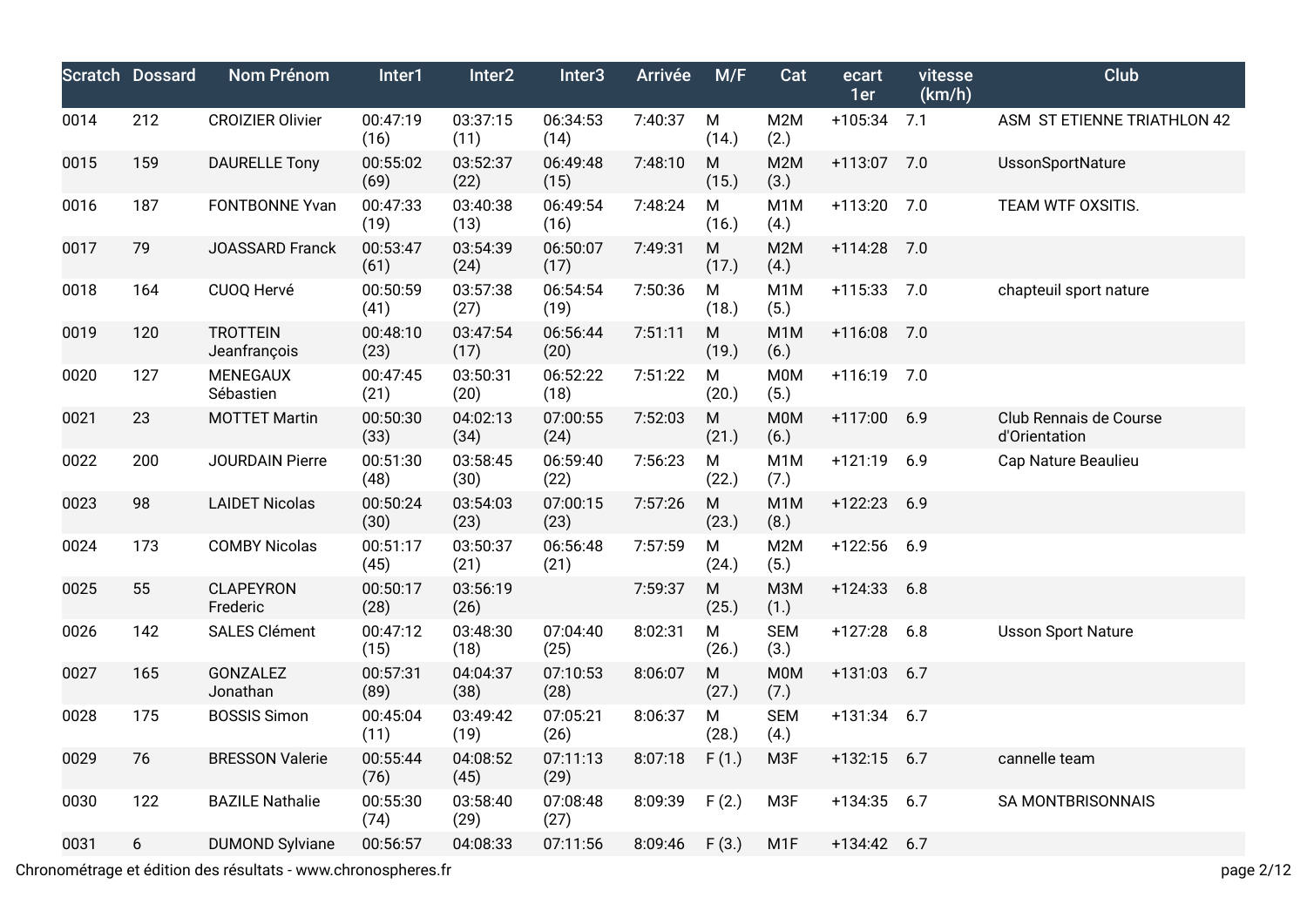|      | <b>Scratch Dossard</b> | Nom Prénom                       | Inter1           | Inter <sub>2</sub> | Inter <sub>3</sub> | <b>Arrivée</b> | M/F                | Cat                       | ecart<br>1er  | vitesse<br>(km/h) | Club                               |
|------|------------------------|----------------------------------|------------------|--------------------|--------------------|----------------|--------------------|---------------------------|---------------|-------------------|------------------------------------|
|      |                        |                                  | (85)             | (44)               | (30)               |                |                    |                           |               |                   |                                    |
| 0032 | 65                     | <b>HOUDMONT David</b>            | 00:55:17<br>(72) | 04:00:16<br>(31)   |                    | 8:14:26        | ${\sf M}$<br>(29.) | <b>M0M</b><br>(8.)        | +139:23       | 6.6               | fac andrezieux                     |
| 0033 | 196                    | <b>BRUYAS Frederic</b>           | 00:50:55<br>(40) | 04:03:00<br>(37)   | 07:18:08<br>(32)   | 8:14:40        | ${\sf M}$<br>(30.) | <b>MOM</b><br>(9.)        | $+139:37$     | 6.6               | <b>CAP GRAND AIR</b>               |
| 0034 | 114                    | <b>BOURGOIN Gilles</b>           | 00:50:36<br>(34) | 03:58:19<br>(28)   | 07:16:02<br>(31)   | 8:17:52        | ${\sf M}$<br>(31.) | M2M<br>(6.)               | $+142:49$     | 6.6               | Kikourou / Runners d'O             |
| 0035 | 157                    | CLÉMENÇON Jean-<br>Luc           | 00:54:57<br>(67) | 04:07:34<br>(41)   | 07:18:48<br>(34)   | 8:18:19        | ${\sf M}$<br>(32.) | <b>M0M</b><br>(10.)       | $+143:16$     | 6.6               | <b>Usson Sport Nature</b>          |
| 0036 | 44                     | <b>ARCHER Joel</b>               | 00:50:47<br>(38) | 04:07:24<br>(40)   | 07:18:08<br>(33)   | 8:18:54        | ${\sf M}$<br>(33.) | <b>МЗМ</b><br>(2.)        | $+143:51$     | 6.6               | team raidlight                     |
| 0037 | 145                    | <b>GOUTTEFARDE</b><br>Philippe   | 00:51:07<br>(43) | 04:10:30<br>(47)   | 07:19:01<br>(35)   | 8:19:15        | ${\sf M}$<br>(34.) | M4M<br>(1.)               | $+144:12$     | 6.6               | <b>Association Villars Running</b> |
| 0038 | 50                     | <b>JOUSSERAND</b><br>Xavier      | 00:47:27<br>(18) | 04:13:42<br>(51)   | 07:26:38<br>(37)   | 8:21:15        | ${\sf M}$<br>(35.) | <b>SEM</b><br>(5.)        | $+146:12$ 6.5 |                   |                                    |
| 0039 | 60                     | <b>IDASIK Alexandre</b>          | 00:50:44<br>(37) | 04:02:41<br>(35)   | 07:19:51<br>(36)   | 8:22:32        | ${\sf M}$<br>(36.) | <b>SEM</b><br>(6.)        | $+147:29$     | 6.5               |                                    |
| 0040 | 140                    | <b>BOUYER Fabien</b>             | 00:50:49<br>(39) | 04:02:52<br>(36)   |                    | 8:24:34        | M<br>(37.)         | M <sub>2</sub> M<br>(7.)  | $+149:31$     | 6.5               |                                    |
| 0041 | 197                    | <b>MAURIN Yannick</b>            | 00:57:30<br>(88) | 04:18:12<br>(55)   |                    | 8:30:15        | ${\sf M}$<br>(38.) | M2M<br>(8.)               | $+155:11$     | 6.4               | <b>COURIR en EMBLAVEZ</b>          |
| 0042 | 94                     | <b>GUICHARDAN</b><br>Arnaud      | 00:58:23<br>(96) | 04:25:25<br>(65)   | 07:35:00<br>(41)   | 8:33:38        | M<br>(39.)         | M2M<br>(9.)               | $+158:34$     | 6.4               |                                    |
| 0043 | 121                    | <b>CELLE Philippe</b>            | 00:51:20<br>(46) | 04:13:14<br>(50)   | 07:36:30<br>(43)   | 8:35:37        | ${\sf M}$<br>(40.) | M <sub>1</sub> M<br>(9.)  | $+160:33$     | 6.4               |                                    |
| 0044 | 47                     | <b>LECOANET David</b>            | 00:55:00<br>(68) | 04:10:00<br>(46)   | 07:32:06<br>(38)   | 8:35:59        | M<br>(41.)         | <b>МЗМ</b><br>(3.)        | $+160:56$     | 6.3               |                                    |
| 0045 | 148                    | <b>LUNETTA Mickael</b>           | 00:50:20<br>(29) | 04:01:53<br>(33)   | 07:34:09<br>(39)   | 8:36:02        | ${\sf M}$<br>(42.) | <b>MOM</b><br>(11.)       | $+160:59$     | 6.3               |                                    |
| 0046 | 170                    | <b>FORGERIT Benoit</b>           | 00:49:28<br>(25) | 04:04:44<br>(39)   | 07:34:52<br>(40)   | 8:36:57        | M<br>(43.)         | <b>M0M</b><br>(12.)       | $+161:54$     | 6.3               | Rolex Sport                        |
| 0047 | 156                    | <b>DROULEZ Franck</b>            | 00:55:02<br>(70) | 04:07:39<br>(42)   | 07:35:18<br>(42)   | 8:38:24        | ${\sf M}$<br>(44.) | <b>M3M</b><br>(4.)        | $+163:21$     | 6.3               | <b>Usson Sport Nature</b>          |
| 0048 | 128                    | <b>BOUFFAUD Jean</b><br>baptiste | 00:50:36<br>(35) | 04:18:37<br>(57)   | 07:39:03<br>(44)   | 8:42:34        | M<br>(45.)         | M <sub>2</sub> M<br>(10.) | $+167:31$     | 6.3               |                                    |

Chronométrage et édition des résultats - www.chronospheres.fr page 3/12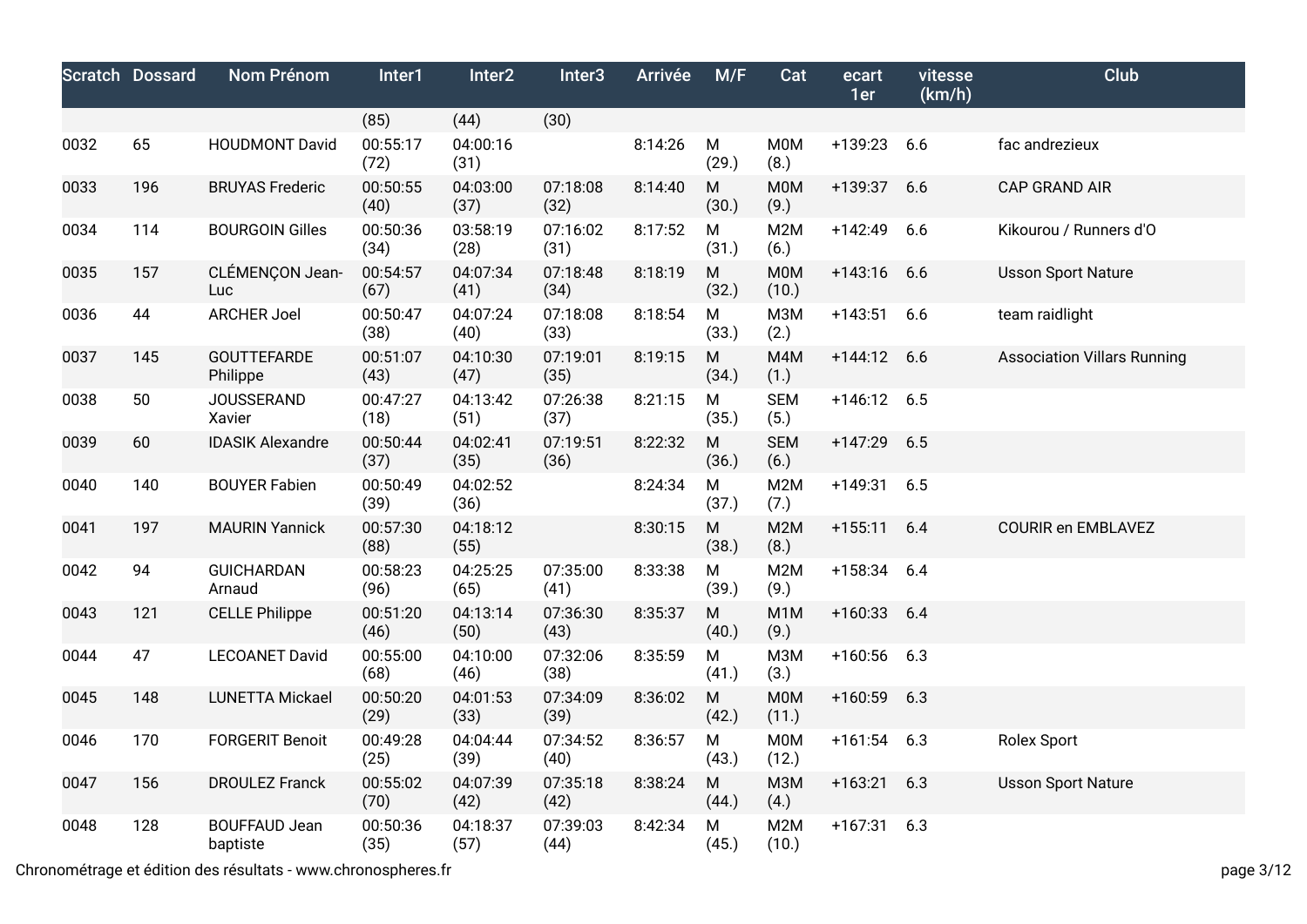|      | <b>Scratch Dossard</b> | <b>Nom Prénom</b>             | Inter1            | Inter2           | Inter <sub>3</sub> | <b>Arrivée</b> | M/F                | Cat                       | ecart<br>1er | vitesse<br>(km/h) | <b>Club</b>                                          |
|------|------------------------|-------------------------------|-------------------|------------------|--------------------|----------------|--------------------|---------------------------|--------------|-------------------|------------------------------------------------------|
| 0049 | 25                     | <b>MARCHAND David</b>         | 00:51:29<br>(47)  | 04:18:49<br>(58) | 07:39:11<br>(45)   | 8:42:47        | ${\sf M}$<br>(46.) | <b>МЗМ</b><br>(5.)        | $+167:44$    | 6.3               | A.L.L. JURA TRAIL                                    |
| 0050 | 91                     | <b>FINET Olivier</b>          | 00:51:03<br>(42)  | 04:12:06<br>(49) | 07:41:48<br>(47)   | 8:46:50        | M<br>(47.)         | <b>M0M</b><br>(13.)       | $+171:47$    | 6.2               |                                                      |
| 0051 | 149                    | <b>GUIGNAND Mathieu</b>       | 00:49:43<br>(26)  | 03:56:01<br>(25) | 07:44:08<br>(49)   | 8:47:05        | M<br>(48.)         | <b>MOM</b><br>(14.)       | $+172:02$    | 6.2               | athletic club secteur monistrol                      |
| 0052 | 27                     | <b>PELIN Mathieu</b>          | 00:47:51<br>(22)  | 04:08:14<br>(43) | 07:47:34<br>(50)   | 8:48:10        | M<br>(49.)         | <b>SEM</b><br>(7.)        | $+173:06$    | 6.2               | La Foulée Vourloise                                  |
| 0053 | 178                    | <b>GEORGES Laurence</b>       | 00:58:06<br>(93)  | 04:24:38<br>(63) | 07:41:55<br>(48)   | 8:48:12        | F(4.)              | M <sub>3F</sub><br>(1.)   | $+173:08$    | 6.2               | <b>SALTA BARTAS</b>                                  |
| 0054 | 51                     | MACHI Johann                  | 01:03:04<br>(128) | 04:29:03<br>(68) | 07:49:33<br>(51)   | 8:52:13        | ${\sf M}$<br>(50.) | <b>M0M</b><br>(15.)       | $+177:10$    | 6.2               | CA <sub>2</sub> S                                    |
| 0055 | 89                     | <b>MANIN Mikael</b>           | 00:44:13<br>(8)   | 03:47:23<br>(16) | 07:41:02<br>(46)   | 8:56:45        | ${\sf M}$<br>(51.) | M <sub>1</sub> M<br>(10.) | $+181:42$    | 6.1               | courir à Saint Gervais (41)                          |
| 0056 | 217                    | ZARADZKI Nicolas              | 00:52:47<br>(55)  | 04:18:19<br>(56) |                    | 8:57:10        | ${\sf M}$<br>(52.) | <b>M0M</b><br>(16.)       | $+182:06$    | 6.1               |                                                      |
| 0057 | 190                    | <b>MERLE Patrice</b>          | 00:51:17<br>(44)  | 04:15:10<br>(53) | 07:53:33<br>(52)   | 9:01:18        | ${\sf M}$<br>(53.) | <b>M3M</b><br>(6.)        | $+186:15$    | 6.0               |                                                      |
| 0058 | 166                    | <b>ISSARTEL</b><br>Christophe | 00:50:36<br>(36)  | 04:14:40<br>(52) | 07:54:45<br>(53)   | 9:01:57        | ${\sf M}$<br>(54.) | M <sub>2</sub> M<br>(11.) | $+186:54$    | 6.0               | CA brioude                                           |
| 0059 | 168                    | <b>COMTE Nicolas</b>          | 00:55:51<br>(78)  | 04:41:44<br>(84) | 08:05:36<br>(57)   | 9:02:24        | ${\sf M}$<br>(55.) | M <sub>1</sub> M<br>(11.) | $+187:20$    | 6.0               | <b>BEAUMONT ATHLETIQUE CLUB</b>                      |
| 0060 | 17                     | MOREAU Ludwig                 | 00:57:22<br>(87)  | 04:22:12<br>(61) | 08:00:30<br>(55)   | 9:05:33        | M<br>(56.)         | <b>M0M</b><br>(17.)       | $+190:30$    | 6.0               |                                                      |
| 0061 | 206                    | <b>DUCREUX Yannick</b>        | 00:54:19<br>(63)  | 04:32:11<br>(73) | 07:58:07<br>(54)   | 9:09:33        | M<br>(57.)         | <b>M3M</b><br>(7.)        | +194:30      | 6.0               | EA SAINT-CHAMOND - FSPN -<br>Petite Traversée pour M |
| 0062 | 13                     | <b>GIL Gerard</b>             | 00:57:40<br>(91)  | 04:24:17<br>(62) | 08:01:51<br>(56)   | 9:09:44        | M<br>(58.)         | M3M<br>(8.)               | $+194:41$    | 6.0               | <b>Asmse Saint-Etienne</b>                           |
| 0063 | 73                     | <b>GAY Nicolas</b>            | 00:48:39<br>(24)  | 04:00:36<br>(32) | 08:09:14<br>(63)   | 9:11:00        | ${\sf M}$<br>(59.) | <b>M0M</b><br>(18.)       | $+195:57$    | 5.9               | La Dent Qui Bouge                                    |
| 0064 | 184                    | <b>BONNET Emilie</b>          | 00:55:47<br>(77)  | 04:31:39<br>(72) | 08:05:39<br>(58)   | 9:11:15        | F(5.)              | <b>SEF</b><br>(1.)        | $+196:12$    | 5.9               | <b>Team Dynafit</b>                                  |
| 0065 | 124                    | <b>BILLAND Martial</b>        | 00:50:27<br>(31)  | 04:37:28<br>(79) | 08:06:00<br>(59)   | 9:12:14        | M<br>(60.)         | <b>МЗМ</b><br>(9.)        | $+197:11$    | 5.9               | Trail et defis sportifs                              |
| 0066 | $\overline{7}$         | DE LUCA Julie                 | 01:00:50          | 04:44:06         | 08:08:48           | 9:14:21        | F(6.)              | <b>SEF</b>                | $+199:18$    | 5.9               | EASC                                                 |

Chronométrage et édition des résultats - www.chronospheres.fr page 4/12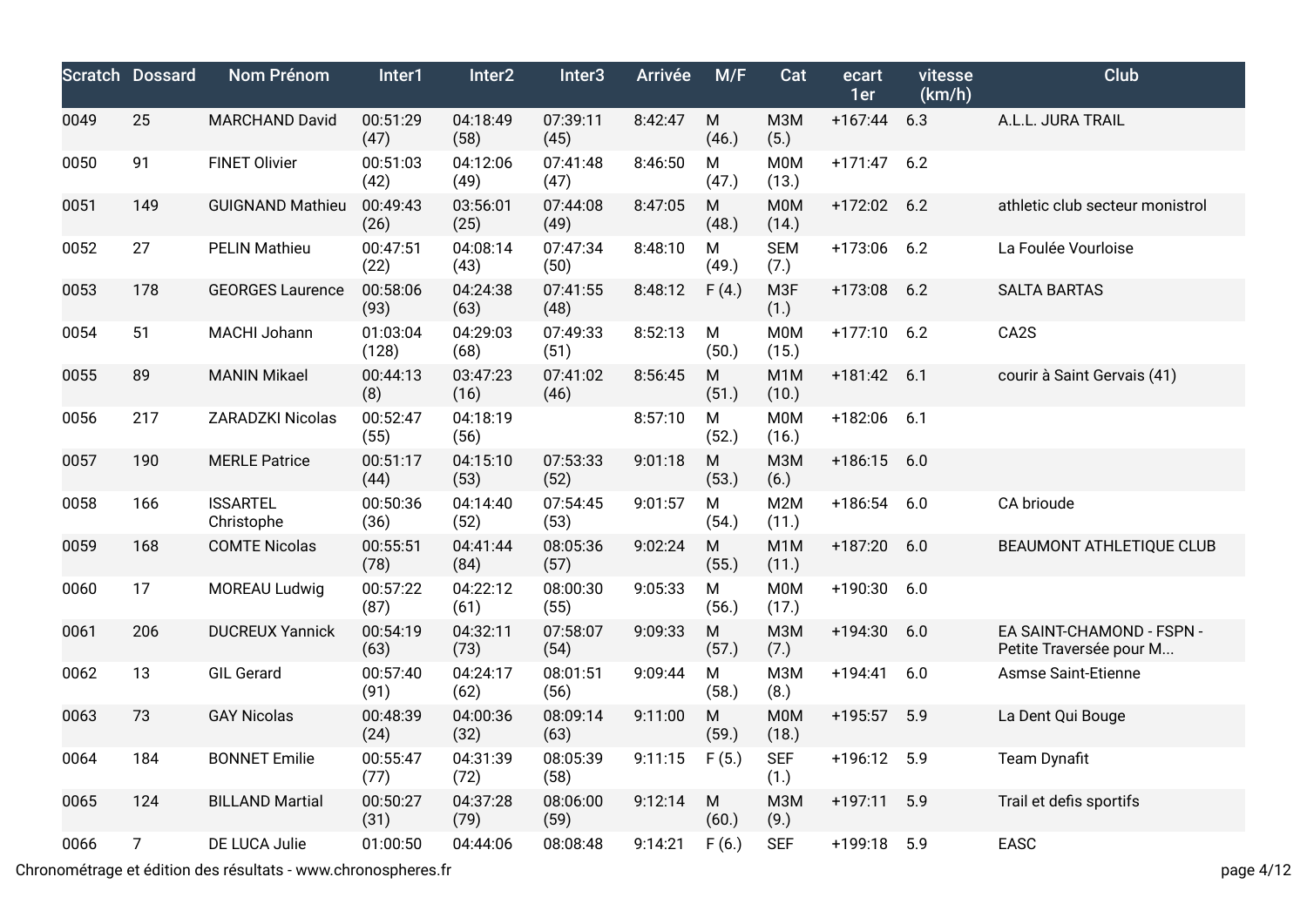|      | <b>Scratch Dossard</b> | <b>Nom Prénom</b>        | Inter1            | Inter2            | Inter <sub>3</sub> | <b>Arrivée</b> | M/F                | Cat                       | ecart<br>1er | vitesse<br>(km/h) | Club                    |
|------|------------------------|--------------------------|-------------------|-------------------|--------------------|----------------|--------------------|---------------------------|--------------|-------------------|-------------------------|
|      |                        |                          | (108)             | (88)              | (62)               |                |                    | (2.)                      |              |                   |                         |
| 0067 | 100                    | <b>MEYER Audrey</b>      | 00:54:38<br>(64)  | 04:30:13<br>(70)  | 08:12:28<br>(65)   | 9:16:50        | F(7.)              | M <sub>1</sub> F<br>(1.)  | $+201:46$    | 5.9               | Courrir pour des pommes |
| 0068 | 211                    | <b>MAURIN Florent</b>    | 00:53:54<br>(62)  | 04:19:24<br>(59)  | 08:07:05<br>(60)   | 9:17:33        | ${\sf M}$<br>(61.) | <b>M0M</b><br>(19.)       | $+202:30$    | 5.9               | <b>Flying Carpet</b>    |
| 0069 | 199                    | <b>CHEILLETZ Xavier</b>  | 00:57:10<br>(86)  | 04:28:04<br>(67)  | 08:07:44<br>(61)   | 9:19:23        | ${\sf M}$<br>(62.) | M2M<br>(12.)              | $+204:20$    | 5.8               | velay athlétisme        |
| 0070 | 110                    | <b>IVANOFF David</b>     | 00:52:54<br>(56)  | 04:37:56<br>(80)  | 08:14:38<br>(68)   | 9:21:29        | ${\sf M}$<br>(63.) | <b>МЗМ</b><br>(10.)       | $+206:26$    | 5.8               | team du grand arc       |
| 0071 | 132                    | <b>PERBET Fabrice</b>    | 00:51:55<br>(51)  | 04:44:04<br>(87)  | 08:12:48<br>(66)   | 9:21:46        | ${\sf M}$<br>(64.) | <b>M0M</b><br>(20.)       | $+206:43$    | 5.8               |                         |
| 0072 | 210                    | PELISSIER Sophie         | 00:57:52<br>(92)  | 04:40:34<br>(81)  | 08:14:28<br>(67)   | 9:24:20        | F(8.)              | M <sub>2F</sub><br>(1.)   | $+209:17$    | 5.8               | TEAM VOLC'ENDURANCE     |
| 0073 | 204                    | <b>MONTET Olivier</b>    | 00:55:06<br>(71)  | 04:32:12<br>(74)  | 08:18:51<br>(71)   | 9:26:57        | ${\sf M}$<br>(65.) | M2M<br>(13.)              | $+211:53$    | 5.8               | MONTBRISON TRIATHLON    |
| 0074 | 26                     | PETIOT Jluc              | 00:51:38<br>(50)  | 04:37:16<br>(78)  | 08:19:00<br>(72)   | 9:26:59        | ${\sf M}$<br>(66.) | <b>M3M</b><br>(11.)       | $+211:56$    | 5.8               | ALL JURA TRAIL          |
| 0075 | 35                     | <b>PRALLET Kevin</b>     | 00:53:45<br>(60)  | 04:24:50<br>(64)  | 08:18:09<br>(70)   | 9:27:21        | ${\sf M}$<br>(67.) | <b>SEM</b><br>(8.)        | $+212:17$    | 5.8               |                         |
| 0076 | 198                    | CIOCHETTO Lionel         | 01:04:38<br>(138) | 05:05:08<br>(122) | 08:26:46<br>(76)   | 9:29:54        | ${\sf M}$<br>(68.) | M <sub>1</sub> M<br>(12.) | $+214:51$    | 5.7               |                         |
| 0077 | 195                    | <b>MAGNIN Sylvain</b>    | 01:04:38<br>(137) |                   |                    | 9:29:55        | ${\sf M}$<br>(69.) | M2M<br>(14.)              | $+214:51$    | 5.7               |                         |
| 0078 | 102                    | <b>MOUNIER Philippe</b>  | 01:06:49<br>(145) | 04:30:42<br>(71)  | 08:10:53<br>(64)   | 9:31:45        | ${\sf M}$<br>(70.) | <b>МЗМ</b><br>(12.)       | $+216:41$    | 5.7               | <b>CLCS Firminy</b>     |
| 0079 | 48                     | CHOMIENNE<br>Stéphane    | 00:52:18<br>(52)  | 04:36:23<br>(77)  | 08:23:11<br>(75)   | 9:32:43        | ${\sf M}$<br>(71.) | M <sub>1</sub> M<br>(13.) | $+217:40$    | 5.7               |                         |
| 0080 | 125                    | <b>CAPITAN Denis</b>     | 00:53:06<br>(57)  | 04:35:38<br>(75)  | 08:20:34<br>(73)   | 9:33:34        | ${\sf M}$<br>(72.) | <b>МЗМ</b><br>(13.)       | $+218:30$    | 5.7               | courir pour des pommes  |
| 0081 | 186                    | CLAPEYRON Jean-<br>Louis | 00:55:23<br>(73)  | 04:26:20<br>(66)  | 08:17:32<br>(69)   | 9:33:49        | ${\sf M}$<br>(73.) | M4M<br>(2.)               | $+218:46$    | 5.7               |                         |
| 0082 | 68                     | <b>BONNET Florian</b>    | 00:58:20<br>(95)  | 04:44:08<br>(89)  | 08:29:30<br>(79)   | 9:34:50        | ${\sf M}$<br>(74.) | M <sub>2</sub> M<br>(15.) | $+219:47$    | 5.7               | les colombiens          |
| 0083 | 188                    | <b>BLANC Frederic</b>    | 01:03:17<br>(129) | 04:48:25<br>(93)  | 08:27:56<br>(78)   | 9:35:02        | ${\sf M}$<br>(75.) | M2M<br>(16.)              | $+219:58$    | 5.7               |                         |

Chronométrage et édition des résultats - www.chronospheres.fr page 5/12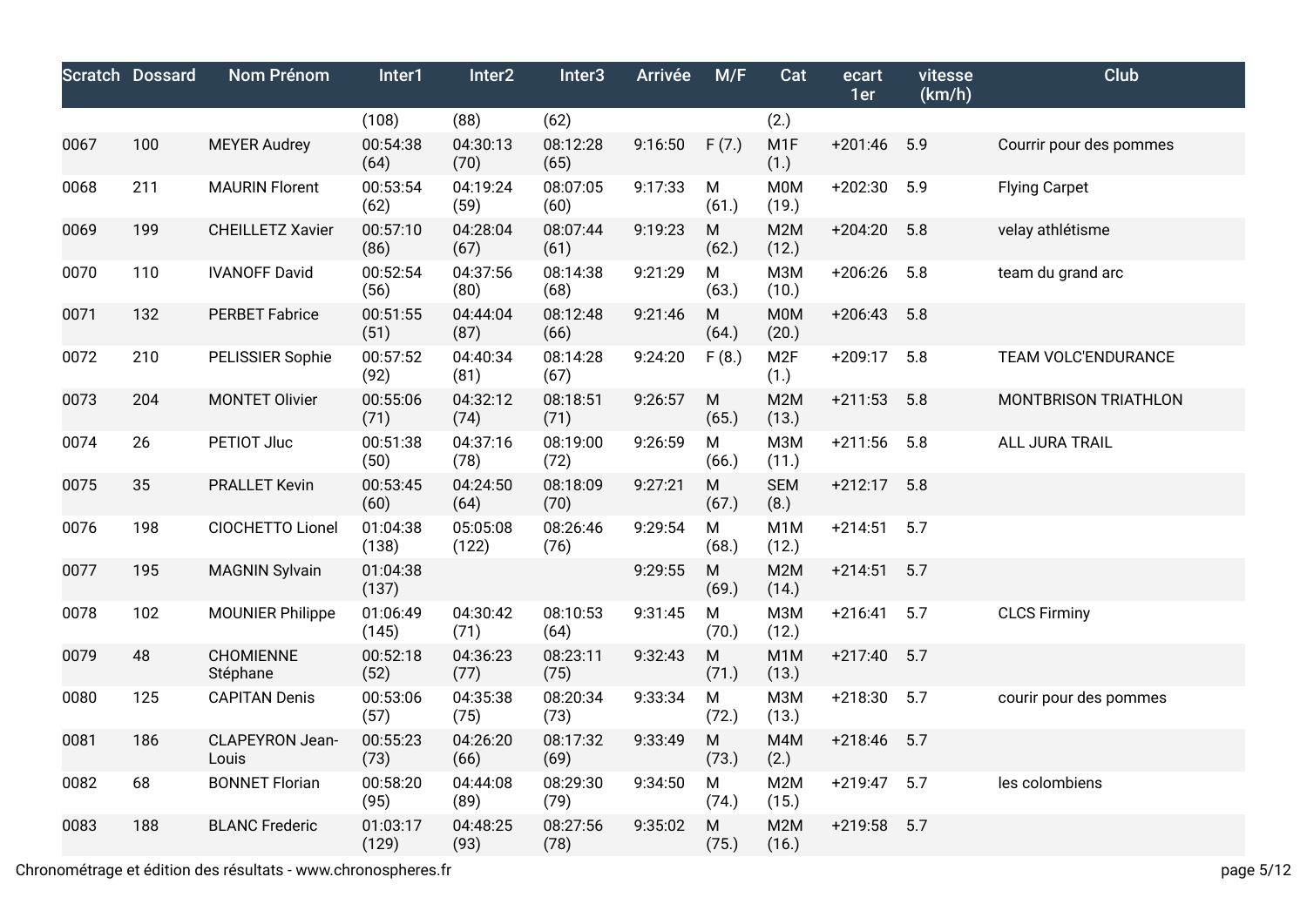|      | <b>Scratch Dossard</b> | Nom Prénom                | Inter1            | Inter <sub>2</sub> | Inter <sub>3</sub> | <b>Arrivée</b> | M/F                | Cat                       | ecart<br>1er | vitesse<br>(km/h) | Club                          |
|------|------------------------|---------------------------|-------------------|--------------------|--------------------|----------------|--------------------|---------------------------|--------------|-------------------|-------------------------------|
| 0084 | 213                    | SAGNARD Theodore 00:52:26 | (53)              |                    |                    | 9:38:00        | M<br>(76.)         | <b>SEM</b><br>(9.)        | $+222:56$    | 5.7               |                               |
| 0085 | 64                     | <b>HARCAUT Julien</b>     | 01:02:53<br>(124) | 04:58:20<br>(111)  | 08:38:39<br>(87)   | 9:38:39        | M<br>(77.)         | M <sub>1</sub> M<br>(14.) | $+223:35$    | 5.7               | St Cyp Runners                |
| 0086 | 9                      | <b>DUGUAY Sandrine</b>    | 01:00:51<br>(109) | 04:50:23<br>(101)  | 08:33:12<br>(83)   | 9:39:45        | F(9.)              | M3F<br>(2.)               | $+224:42$    | 5.6               | I echappee des bords de loire |
| 0087 | 62                     | <b>JACQUIER Romain</b>    | 00:53:43<br>(59)  | 04:18:00<br>(54)   | 08:27:39<br>(77)   | 9:41:10        | ${\sf M}$<br>(78.) | <b>SEM</b><br>(10.)       | $+226:07$    | 5.6               | TETE D'OR RUNNERS             |
| 0088 | 57                     | <b>PEATIER Michel</b>     | 01:02:52<br>(123) | 04:58:20<br>(110)  | 08:37:50<br>(86)   | 9:41:31        | M<br>(79.)         | <b>M3M</b><br>(14.)       | $+226:28$    | 5.6               | St-Cyp Runners                |
| 0089 | 109                    | CHANTRENNE<br>Patrice     | 01:03:03<br>(126) | 04:47:05<br>(92)   | 08:30:13<br>(80)   | 9:41:37        | M<br>(80.)         | <b>M3M</b><br>(15.)       | $+226:34$    | 5.6               |                               |
| 0090 | 201                    | <b>BOUREILLE Mathieu</b>  | 00:49:54<br>(27)  | 04:29:19<br>(69)   | 08:35:28<br>(84)   | 9:46:47        | M<br>(81.)         | <b>SEM</b><br>(11.)       | $+231:43$    | 5.6               | <b>Usson Sport Nature</b>     |
| 0091 | 59                     | <b>CHASSOT Stephane</b>   | 01:02:48<br>(120) | 04:58:29<br>(112)  | 08:41:02<br>(90)   | 9:48:36        | ${\sf M}$<br>(82.) | M <sub>2</sub> M<br>(17.) | $+233:33$    | 5.6               | St Cyp Runners                |
| 0092 | 58                     | <b>MOURIER Thomas</b>     | 01:02:49<br>(121) | 04:58:29<br>(113)  | 08:40:47<br>(88)   | 9:48:37        | M<br>(83.)         | <b>M0M</b><br>(21.)       | $+233:34$    | 5.6               | St Cyp Runners                |
| 0093 | 56                     | <b>ABRIAL Guillaume</b>   | 01:02:51<br>(122) | 04:58:18<br>(109)  | 08:41:16<br>(91)   | 9:48:38        | M<br>(84.)         | M <sub>2</sub> M<br>(18.) | $+233:35$    | 5.6               | St Cyp Runners - Pour Gabin   |
| 0094 | 215                    | <b>ROY Delphine</b>       | 01:00:23<br>(104) | 04:40:41<br>(82)   | 08:31:18<br>(81)   | 9:50:00        | F(10.)             | <b>SEF</b><br>(3.)        | $+234:57$    | 5.5               |                               |
| 0095 | 216                    | CHAMPELOVIER<br>Cyriac    | 01:00:23<br>(105) | 04:40:41<br>(83)   | 08:31:30<br>(82)   | 9:50:01        | ${\sf M}$<br>(85.) | M2M<br>(19.)              | $+234:57$    | 5.5               |                               |
| 0096 | 134                    | <b>JANIN Nathan</b>       | 00:54:48<br>(66)  | 04:48:36<br>(95)   | 08:43:39<br>(93)   | 9:50:41        | M<br>(86.)         | <b>SEM</b><br>(12.)       | $+235:38$    | 5.5               |                               |
| 0097 | 133                    | <b>CHOMONT Cédric</b>     | 00:54:48<br>(65)  | 04:48:35<br>(94)   | 08:43:44<br>(94)   | 9:50:43        | M<br>(87.)         | <b>SEM</b><br>(13.)       | $+235:40$    | 5.5               |                               |
| 0098 | 116                    | <b>GEORJON Frederic</b>   | 00:56:33<br>(82)  | 04:57:29<br>(108)  | 08:43:50<br>(96)   | 9:50:49        | M<br>(88.)         | <b>M3M</b><br>(16.)       | $+235:45$    | 5.5               |                               |
| 0099 | 43                     | <b>FAVERJON Florian</b>   | 00:59:21<br>(100) | 04:43:58<br>(86)   | 08:43:45<br>(95)   | 9:51:13        | ${\sf M}$<br>(89.) | <b>SEM</b><br>(14.)       | $+236:10$    | 5.5               |                               |
| 0100 | 32                     | POYET Aurélien            | 01:09:59<br>(160) | 05:22:35<br>(135)  | 08:50:23<br>(98)   | 9:52:18        | M<br>(90.)         | M2M<br>(20.)              | $+237:15$    | 5.5               |                               |
| 0101 | 11                     | <b>COURAT Christophe</b>  | 01:00:45          | 04:50:22           | 08:40:57           | 9:52:41        | ${\sf M}$          | <b>M3M</b>                | $+237:38$    | 5.5               | léchappee des bords de loire  |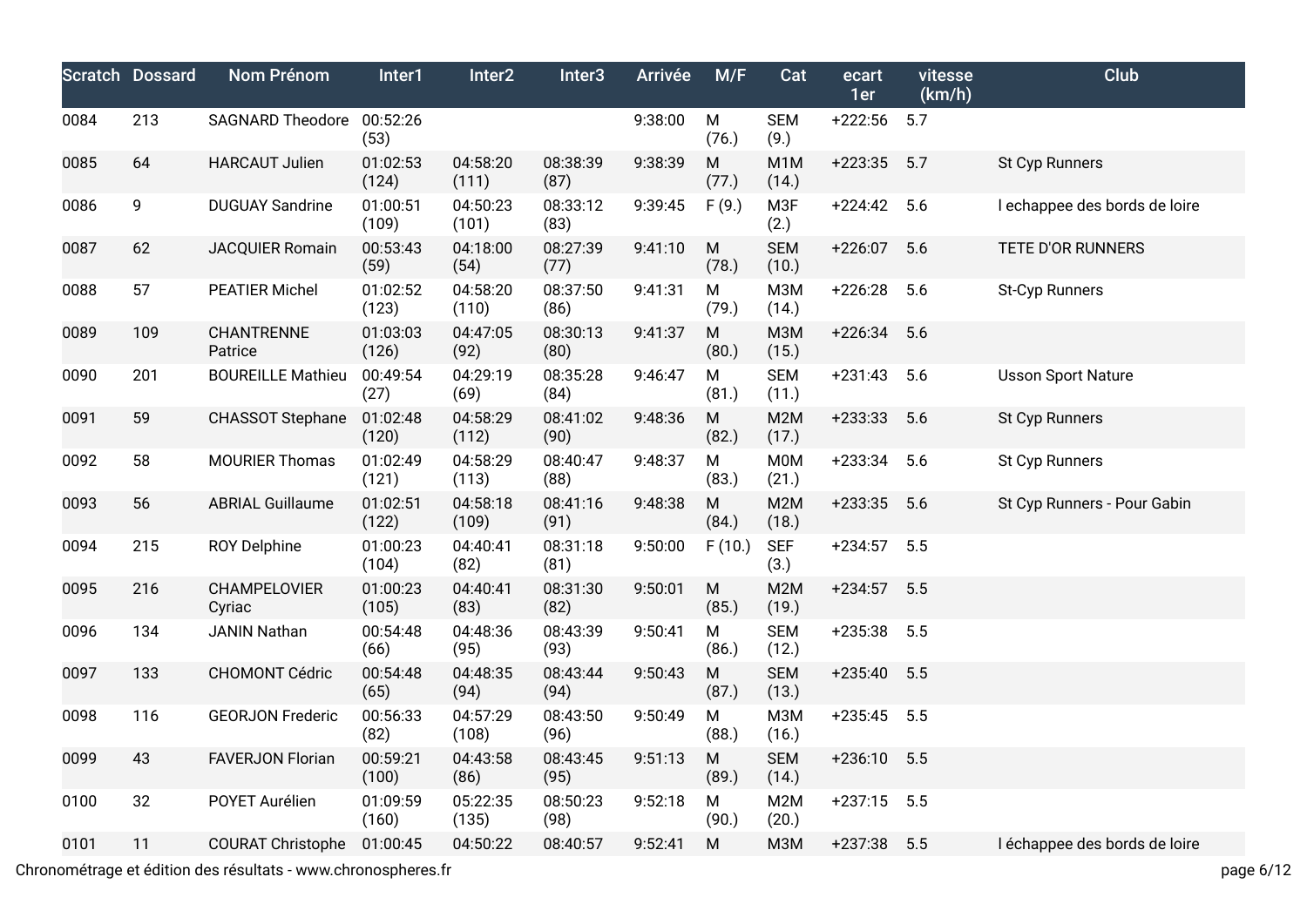|      | <b>Scratch Dossard</b> | Nom Prénom                | Inter1            | Inter2            | Inter <sub>3</sub> | Arrivée    | M/F        | Cat                       | ecart<br>1er | vitesse<br>(km/h) | <b>Club</b>                    |
|------|------------------------|---------------------------|-------------------|-------------------|--------------------|------------|------------|---------------------------|--------------|-------------------|--------------------------------|
|      |                        |                           | (107)             | (100)             | (89)               |            | (91.)      | (17.)                     |              |                   |                                |
| 0102 | 161                    | <b>BLONDIN Lionel</b>     | 00:50:28<br>(32)  | 04:10:35<br>(48)  | 08:23:02<br>(74)   | 9:54:58    | M<br>(92.) | M <sub>5</sub> M<br>(1.)  | $+239:55$    | 5.5               | S/L CAMN VILLEURBANNE          |
| 0103 | 101                    | <b>ANNÉE Sylvain</b>      | 01:04:33<br>(136) | 04:43:55<br>(85)  | 08:42:24<br>(92)   | 9:56:56    | M<br>(93.) | M <sub>1</sub> M<br>(15.) | $+241:53$    | 5.5               |                                |
| 0104 | 153                    | <b>VALETTE Pascal</b>     | 00:56:48<br>(83)  | 04:54:03<br>(104) | 08:47:25<br>(97)   | 10:00:31 M | (94.)      | <b>M3M</b><br>(18.)       | $+245:28$    | 5.4               | la petite foulée la fouillouse |
| 0105 | 42                     | PITIOT Pierrick           | 00:51:34<br>(49)  | 04:45:03<br>(90)  | 08:50:54<br>(99)   | 10:07:14 M | (95.)      | <b>MOM</b><br>(22.)       | $+252:11$    | 5.4               | EASC                           |
| 0106 | 103                    | FAYOLLE Julien            | 01:06:49<br>(146) | 04:58:53<br>(115) | 08:54:29<br>(101)  | 10:08:04 M | (96.)      | M <sub>1</sub> M<br>(16.) | $+253:01$    | 5.4               | <b>CLCS Firminy</b>            |
| 0107 | 37                     | <b>CHAPUIS Pascal</b>     | 01:04:05<br>(131) | 04:48:52<br>(96)  | 08:37:38<br>(85)   | 10:13:04 M | (97.)      | <b>SEM</b><br>(15.)       | $+258:00$    | 5.3               |                                |
| 0108 | 172                    | <b>CARON Julien</b>       | 01:00:07<br>(102) | 04:45:37<br>(91)  | 08:54:26<br>(100)  | 10:13:08 M | (98.)      | <b>M0M</b><br>(23.)       | $+258:05$    | 5.3               |                                |
| 0109 | 74                     | <b>VILCHIEN Alexandre</b> | 00:58:19<br>(94)  | 04:52:56<br>(103) | 09:02:46<br>(102)  | 10:18:24 M | (99.)      | <b>SEM</b><br>(16.)       | $+263:21$    | 5.3               | Entente angevine athlétisme    |
| 0110 | 40                     | COLOMB Joël               | 00:57:34<br>(90)  | 04:50:10<br>(98)  | 09:05:00<br>(103)  | 10:21:39 M | (100.)     | M2M<br>(21.)              | $+266:36$    | 5.3               |                                |
| 0111 | 38                     | <b>GALLET</b> Serge       | 01:04:54<br>(139) | 05:18:40<br>(131) | 09:09:52<br>(106)  | 10:21:51 M | (101.)     | M <sub>5</sub> M<br>(2.)  | $+266:47$    | 5.3               | Taulhaquois                    |
| 0112 | 169                    | <b>LEMERCIER Florian</b>  | 01:02:12<br>(118) | 04:54:51<br>(105) | 09:10:09<br>(107)  | 10:24:42 M | (102.)     | <b>МЗМ</b><br>(19.)       | $+269:39$    | 5.2               | <b>ASPTT Auxerre</b>           |
| 0113 | 78                     | COULAUD Jean-<br>Régis    | 00:59:18<br>(99)  | 04:49:56<br>(97)  | 09:09:51<br>(105)  | 10:28:26 M | (103.)     | M <sub>1</sub> M<br>(17.) | $+273:23$    | 5.2               |                                |
| 0114 | 45                     | <b>GLASIAN Alain</b>      | 00:59:21<br>(101) | 05:01:41<br>(118) | 09:12:30<br>(108)  | 10:28:27 M | (104.)     | M4M<br>(3.)               | $+273:24$    | 5.2               | Désidétrail                    |
| 0115 | 137                    | <b>FARGIER Stephane</b>   | 01:00:07<br>(103) | 05:02:17<br>(119) | 09:12:34<br>(109)  | 10:28:32 M | (105.)     | <b>МЗМ</b><br>(20.)       | $+273:29$    | 5.2               | Leo Lagrange Vienne            |
| 0116 | 85                     | <b>BOURDIER Alexis</b>    | 00:53:11<br>(58)  | 04:35:57<br>(76)  | 09:07:59<br>(104)  | 10:29:03 M | (106.)     | <b>SEM</b><br>(17.)       | $+273:59$    | 5.2               |                                |
| 0117 | 155                    | <b>PESTOURIE Eric</b>     | 01:04:56<br>(140) | 05:25:51<br>(139) | 09:20:37<br>(113)  | 10:29:05 M | (107.)     | M4M<br>(4.)               | $+274:02$    | 5.2               |                                |
| 0118 | 112                    | <b>DOUPLAT Guillaume</b>  | 00:52:29<br>(54)  | 04:58:38<br>(114) | 09:18:31<br>(110)  | 10:39:54 M | (108.)     | <b>SEM</b><br>(18.)       | $+284:51$    | 5.1               | La Dent Qui Bouge              |

Chronométrage et édition des résultats - www.chronospheres.fr page 7/12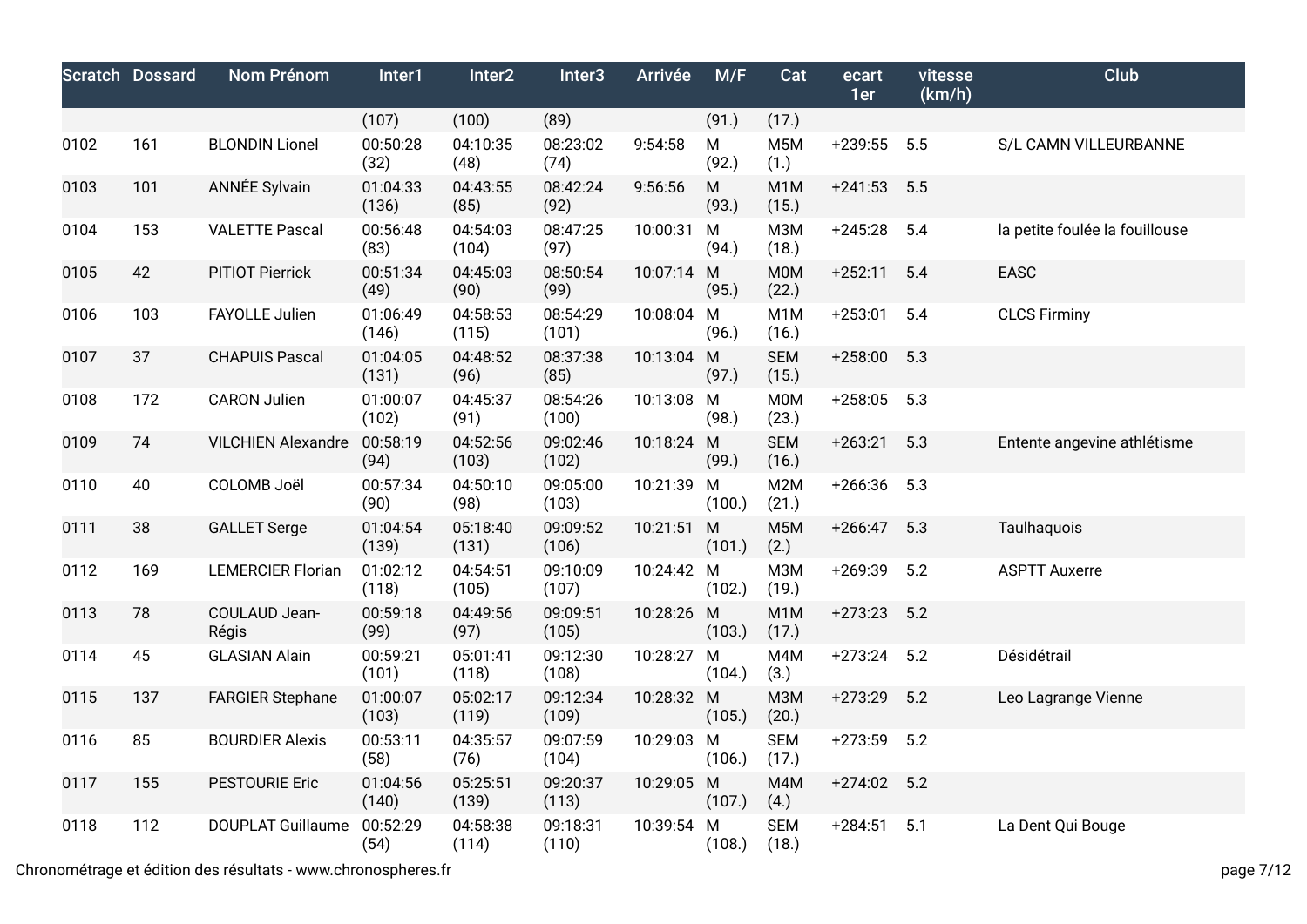|      | <b>Scratch Dossard</b> | <b>Nom Prénom</b>            | Inter1            | Inter <sub>2</sub> | Inter <sub>3</sub> | Arrivée    | M/F         | Cat                       | ecart<br>1er  | vitesse<br>(km/h) | Club                       |
|------|------------------------|------------------------------|-------------------|--------------------|--------------------|------------|-------------|---------------------------|---------------|-------------------|----------------------------|
| 0119 | 36                     | <b>MUSZYNSKI</b><br>Laurent  | 01:01:19<br>(111) | 05:15:50<br>(129)  | 09:25:51<br>(118)  | 10:40:10 M | (109.)      | M2M<br>(22.)              | $+285:06$     | 5.1               | La Dent Qui Bouge          |
| 0120 | 108                    | <b>LECHABLE Philippe</b>     | 01:14:28<br>(162) | 05:38:41<br>(148)  | 09:26:35<br>(120)  | 10:40:51   | M<br>(110.) | M3M<br>(21.)              | $+285:48$     | 5.1               | SOLIDAIRES EN PELOTON      |
| 0121 | 8                      | <b>GUIBERT Lionel</b>        | 01:01:12<br>(110) | 04:50:58<br>(102)  | 09:23:59<br>(117)  | 10:41:04 M | (111.)      | M2M<br>(23.)              | $+286:01$     | 5.1               | LMA72                      |
| 0122 | 174                    | PHILIPPE Arnaud              | 00:47:44<br>(20)  | 04:20:57<br>(60)   | 09:21:27<br>(115)  | 10:42:50 M | (112.)      | M2M<br>(24.)              | $+287:47$ 5.1 |                   | Oxygène 28                 |
| 0123 | 70                     | <b>BERTHIER Rémy</b>         | 01:01:37<br>(113) | 05:02:27<br>(121)  | 09:19:28<br>(111)  | 10:43:05 M | (113.)      | <b>SEM</b><br>(19.)       | +288:02 5.1   |                   |                            |
| 0124 | 71                     | <b>GOURBIN Nicolas</b>       | 01:01:37<br>(112) | 05:02:21<br>(120)  | 09:19:31<br>(112)  | 10:43:05 M | (114.)      | <b>SEM</b><br>(20.)       | +288:02 5.1   |                   |                            |
| 0125 | 182                    | <b>BOURDEAU</b><br>Sebastien | 01:00:24<br>(106) | 05:35:02<br>(143)  | 09:26:13<br>(119)  | 10:44:10 M | (115.)      | M1M<br>(18.)              | +289:07 5.1   |                   |                            |
| 0126 | 53                     | <b>FAVERJON Fred</b>         | 01:01:37<br>(114) | 04:50:19<br>(99)   | 09:23:54<br>(116)  | 10:44:12 M | (116.)      | M2M<br>(25.)              | +289:09       | 5.1               |                            |
| 0127 | 117                    | <b>BERCIER Mickael</b>       | 00:58:56<br>(98)  | 05:05:35<br>(123)  | 09:34:05<br>(123)  | 10:47:33 M | (117.)      | M2M<br>(26.)              | $+292:30$     | 5.0               |                            |
| 0128 | 151                    | <b>GAFFET Eric</b>           | 01:05:01<br>(142) | 05:26:37<br>(140)  | 09:38:46<br>(126)  | 10:49:34 M | (118.)      | M3M<br>(22.)              | $+294:31$     | 5.0               | athletisme saint pantaleon |
| 0129 | 66                     | <b>FAYOLLE Roland</b>        | 01:06:51<br>(147) | 05:01:35<br>(117)  | 09:30:14<br>(121)  | 10:49:55 M | (119.)      | M <sub>5</sub> M<br>(3.)  | $+294:52$ 5.0 |                   | <b>CLCS FIRMINY</b>        |
| 0130 | 123                    | <b>FUERTES Clement</b>       | 00:56:54<br>(84)  | 04:59:25<br>(116)  | 09:20:42<br>(114)  | 10:50:03 M | (120.)      | <b>SEM</b><br>(21.)       | $+295:00$     | 5.0               |                            |
| 0131 | 139                    | <b>MARQUET Grégory</b>       | 00:55:41<br>(75)  | 05:14:47<br>(127)  | 09:39:43<br>(128)  | 10:54:59 M | (121.)      | M <sub>1</sub> M<br>(19.) | +299:56       | 5.0               | <b>CRRA</b>                |
| 0132 | 52                     | PALAO Jean charles           | 01:04:33<br>(135) | 05:13:39<br>(126)  | 09:39:19<br>(127)  | 10:55:46 M | (122.)      | <b>M0M</b><br>(24.)       | $+300:42$     | 5.0               |                            |
| 0133 | 93                     | <b>GARASSUS Olivier</b>      | 01:11:30<br>(161) | 05:35:16<br>(144)  | 09:44:12<br>(129)  | 10:57:50 M | (123.)      | M1M<br>(20.)              | +302:47       | 5.0               |                            |
| 0134 | 191                    | <b>BOUCHAMA Ali</b>          | 00:58:38<br>(97)  | 04:54:53<br>(106)  | 09:34:22<br>(125)  | 10:59:16 M | (124.)      | M <sub>5</sub> M<br>(4.)  | $+304:13$ 5.0 |                   |                            |
| 0135 | 16                     | <b>MEYER Bertrand</b>        | 00:56:20<br>(79)  | 05:15:17<br>(128)  | 09:34:08<br>(124)  | 10:59:18 M | (125.)      | M0M<br>(25.)              | $+304:15$ 5.0 |                   |                            |
| 0136 | 24                     | <b>TESSIER Sylvain</b>       | 01:06:41          | 05:23:38           | 09:44:54           | 11:03:29 M |             | M2M                       | +308:26 4.9   |                   | <b>Captrail Luynes</b>     |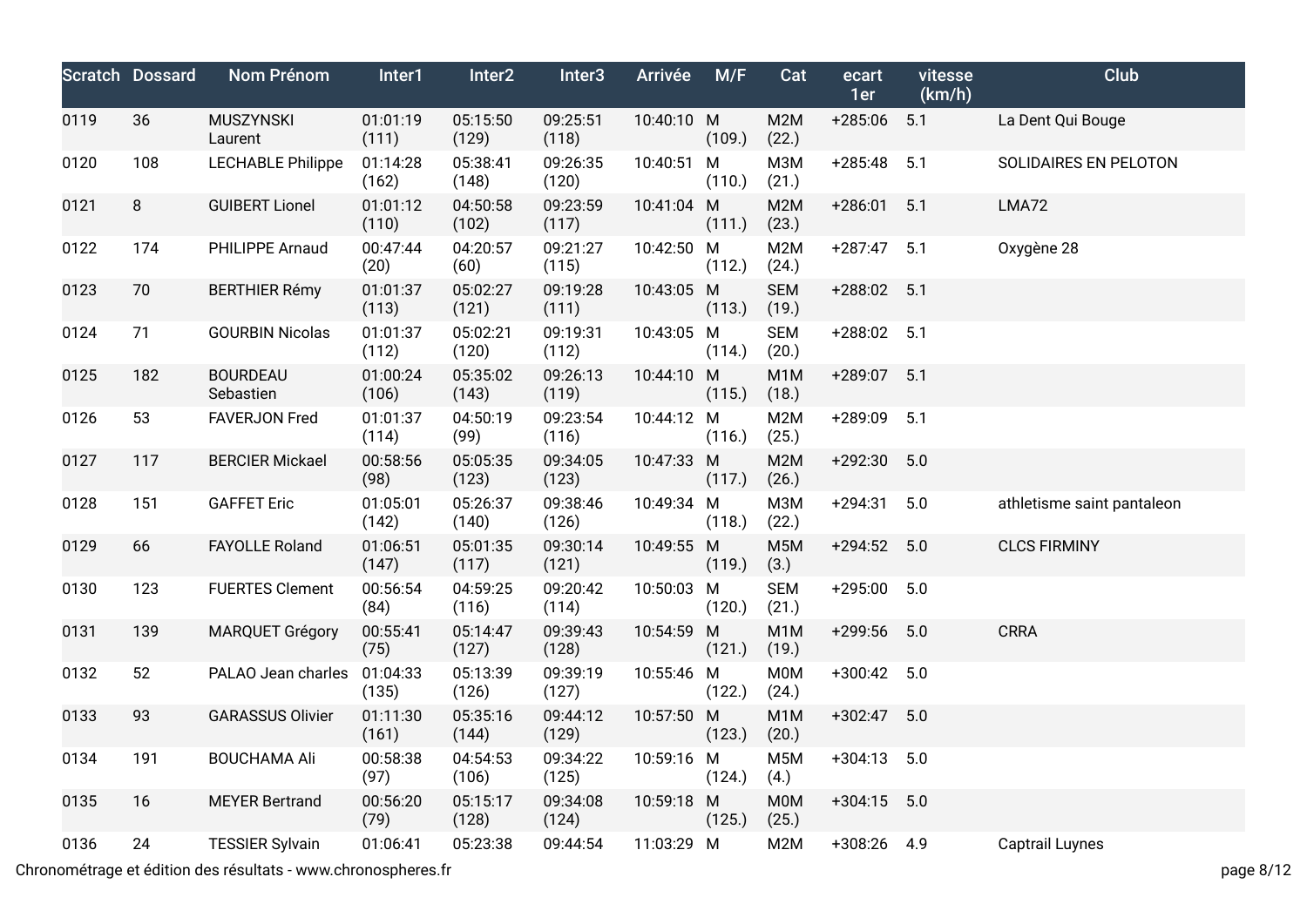|      | <b>Scratch Dossard</b> | Nom Prénom                     | Inter1            | Inter <sub>2</sub> | Inter <sub>3</sub> | Arrivée            | M/F    | Cat                       | ecart<br>1er  | vitesse<br>(km/h) | Club                      |
|------|------------------------|--------------------------------|-------------------|--------------------|--------------------|--------------------|--------|---------------------------|---------------|-------------------|---------------------------|
|      |                        |                                | (144)             | (137)              | (130)              |                    | (126.) | (27.)                     |               |                   |                           |
| 0137 | 118                    | <b>MEYZONNIER</b><br>Mikaël    | 00:56:22<br>(80)  | 05:30:55<br>(141)  | 09:56:27<br>(134)  | 11:11:54 M         | (127.) | M <sub>1</sub> M<br>(21.) | +316:50 4.9   |                   |                           |
| 0138 | 96                     | CASTRO Stéphane                | 00:56:23<br>(81)  | 04:56:14<br>(107)  | 09:30:27<br>(122)  | 11:14:28 M         | (128.) | M <sub>2</sub> M<br>(28.) | +319:24 4.8   |                   |                           |
| 0139 | 119                    | ROULAUD Jef                    | 01:03:02<br>(125) | 05:22:21<br>(134)  | 09:55:20<br>(133)  | 11:17:18 M         | (129.) | M4M<br>(5.)               | $+322:15$ 4.8 |                   | courir pour des pommes    |
| 0140 | 136                    | <b>GALLON Benjamin</b>         | 01:04:32<br>(134) | 05:24:04<br>(138)  | 10:00:26<br>(137)  | 11:17:35 M         | (130.) | <b>M0M</b><br>(26.)       | $+322:32$ 4.8 |                   | <b>Usson Sport Nature</b> |
| 0141 | 146                    | <b>STERDYNIAK</b><br>Pascale   | 01:08:13<br>(153) | 05:35:23<br>(145)  | 09:56:37<br>(135)  | 11:17:47 $F(11.)$  |        | M <sub>5F</sub><br>(1.)   | $+322:44$ 4.8 |                   | <b>COS Villers</b>        |
| 0142 | 203                    | <b>MOULIN Thierry</b>          |                   | 05:23:06<br>(136)  | 09:55:10<br>(132)  | 11:20:10 M         | (131.) | M4M<br>(6.)               | +325:07 4.8   |                   |                           |
| 0143 | 160                    | <b>WECLEWSKI</b><br>Stephane   | 01:06:02<br>(143) | 05:21:28<br>(133)  | 09:56:45<br>(136)  | 11:20:32 M         | (132.) | M <sub>1</sub> M<br>(22.) | $+325:29$ 4.8 |                   |                           |
| 0144 | 84                     | <b>TERLE Stephane</b>          | 01:04:22<br>(132) | 05:19:25<br>(132)  | 09:52:12<br>(131)  | 11:24:17 M         | (133.) | <b>МЗМ</b><br>(23.)       | $+329:13$ 4.8 |                   | 1891237                   |
| 0145 | 130                    | <b>MONTRESOR</b><br>Nathalie   | 01:02:06<br>(116) | 05:35:38<br>(146)  | 10:11:07<br>(140)  | 11:32:34 $F(12.)$  |        | M <sub>2F</sub><br>(2.)   | +337:31 4.7   |                   |                           |
| 0146 | 54                     | <b>BURDIN Jean-</b><br>Jacques | 01:03:45<br>(130) | 05:16:07<br>(130)  | 10:07:44<br>(138)  | 11:32:35 M         | (134.) | M <sub>5</sub> M<br>(5.)  | $+337:31$ 4.7 |                   | <b>CAP TRAIL LUYNES</b>   |
| 0147 | 95                     | <b>ROLDAN Bruno</b>            | 01:04:57<br>(141) | 05:33:30<br>(142)  | 10:25:14<br>(142)  | 11:48:43 M         | (135.) | M3M<br>(24.)              | $+353:40$ 4.6 |                   | <b>USM Olivet</b>         |
| 0148 | 192                    | <b>LONJON Vincent</b>          | 01:08:25<br>(154) | 05:37:15<br>(147)  | 10:08:39<br>(139)  | 11:49:07 M         | (136.) | M2M<br>(29.)              | $+354:04$ 4.6 |                   |                           |
| 0149 | 83                     | <b>VACHER Cyril</b>            | 01:09:52<br>(159) | 05:53:47<br>(159)  | 10:32:19<br>(148)  | 11:50:15 M         | (137.) | M <sub>1</sub> M<br>(23.) | +355:12 4.6   |                   |                           |
| 0150 | 86                     | COULANGEON Marc 01:02:46       | (119)             | 05:54:58<br>(160)  | 10:26:45<br>(146)  | 11:50:49 M         | (138.) | <b>SEM</b><br>(22.)       | +355:46 4.6   |                   |                           |
| 0151 | 22                     | <b>BONHOURE Celine</b>         | 01:09:41<br>(158) | 05:40:04<br>(151)  | 10:28:04<br>(147)  | 11:50:50 $F(13.)$  |        | M3F<br>(3.)               | +355:47 4.6   |                   | <b>CAPTRAIL LUYNES</b>    |
| 0152 | 171                    | <b>BEREAU Veronique</b>        | 01:07:57<br>(149) | 05:40:03<br>(150)  | 10:25:16<br>(143)  | 11:58:29 $F(14.)$  |        | M <sub>2F</sub><br>(3.)   | $+363:25$ 4.5 |                   | VSF la ferté bernard      |
| 0153 | 176                    | <b>LESAGE Aurore</b>           | 01:08:07<br>(151) | 05:40:23<br>(152)  | 10:25:30<br>(144)  | $11:58:29$ F (15.) |        | M <sub>2F</sub><br>(4.)   | $+363:26$     | 4.5               | VSF la ferté bernard      |

Chronométrage et édition des résultats - www.chronospheres.fr page 9/12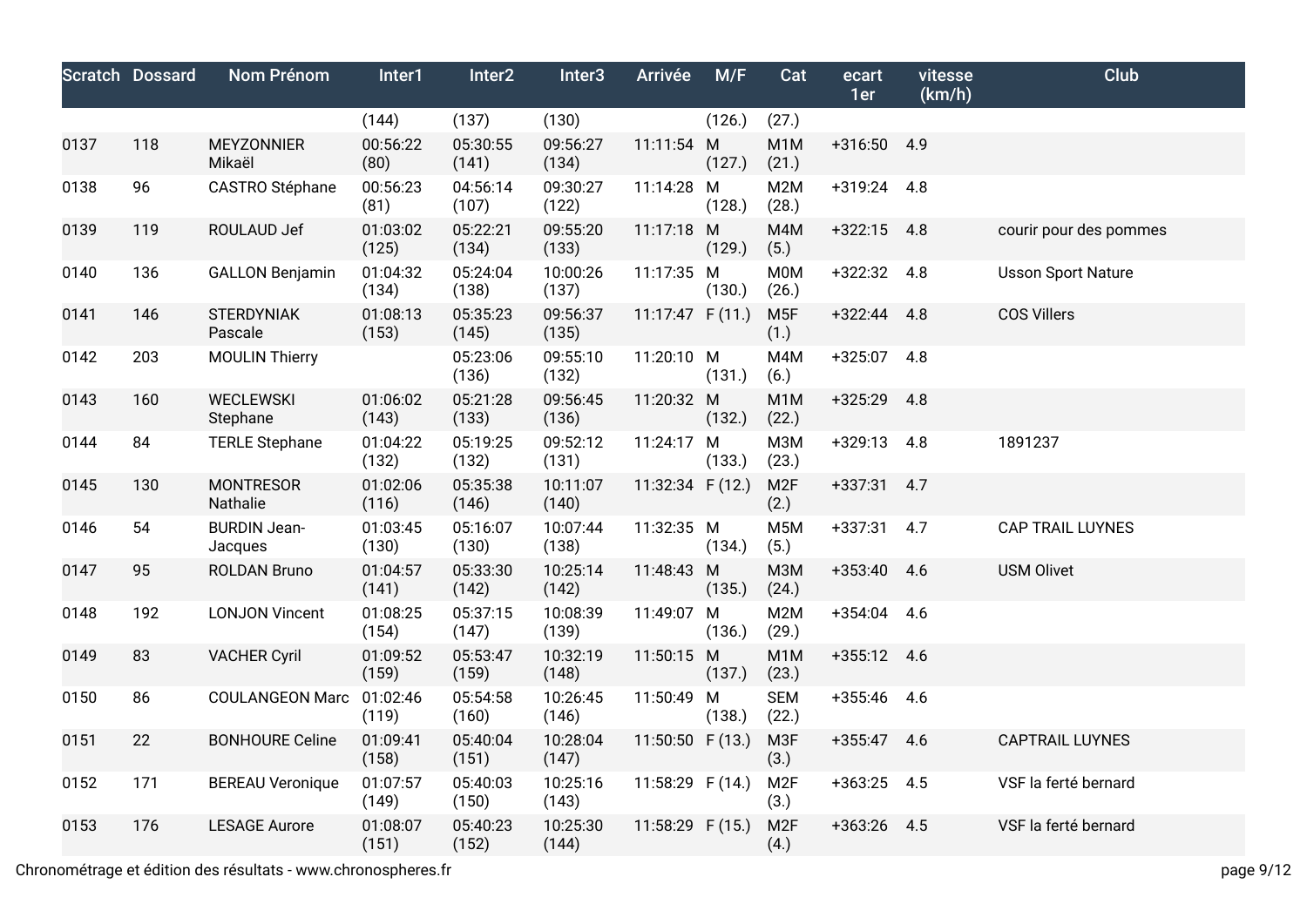|            | <b>Scratch Dossard</b> | Nom Prénom                          | Inter1            | Inter2            | Inter <sub>3</sub> | Arrivée          | M/F         | Cat                       | ecart<br>1er  | vitesse<br>(km/h) | Club                           |
|------------|------------------------|-------------------------------------|-------------------|-------------------|--------------------|------------------|-------------|---------------------------|---------------|-------------------|--------------------------------|
| 0154       | 99                     | <b>FIEROBE Thierry</b>              | 01:03:04<br>(127) | 05:41:16<br>(153) | 10:26:27<br>(145)  | 12:01:55 M       | (139.)      | <b>МЗМ</b><br>(25.)       | $+366:52$     | 4.5               | courir pour des pommes         |
| 0155       | 183                    | <b>KERLEAU Pascal</b>               | 01:02:09<br>(117) | 05:10:48<br>(124) | 10:36:49<br>(149)  | 12:04:38         | M<br>(140.) | M4M<br>(7.)               | $+369:34$ 4.5 |                   |                                |
| 0156       | 205                    | <b>BARROSO DIAS</b><br>Davide       | 01:04:28<br>(133) | 05:39:21<br>(149) | 10:46:26<br>(150)  | 12:18:00 M       | (141.)      | <b>SEM</b><br>(23.)       | $+382:57$     | 4.4               |                                |
| 0157       | 10                     | <b>GOUNON Frederic</b>              | 01:01:57<br>(115) | 05:13:19<br>(125) | 10:13:58<br>(141)  | 12:26:45 M       | (142.)      | M <sub>2</sub> M<br>(30.) | $+391:42$     | 4.4               | I échappee des bords de loire  |
| 0158       | 163                    | <b>GOURDON Remi</b>                 | 01:07:12<br>(148) | 05:45:18<br>(154) | 10:47:32<br>(151)  | 12:29:42 M       | (143.)      | <b>МЗМ</b><br>(26.)       | +394:39       | 4.4               | Annonay Jogging Club           |
| 0159       | 135                    | <b>BIZIEUX Franck</b>               | 01:08:28<br>(155) | 06:11:27<br>(161) | 11:20:13<br>(152)  | 12:43:21         | M<br>(144.) | M2M<br>(31.)              | $+408:17$     | 4.3               |                                |
| 0160       | 106                    | PRIMAULT<br>Sébastien               | 01:08:28<br>(156) | 06:11:37<br>(162) | 11:20:26<br>(153)  | 12:43:22 M       | (145.)      | M <sub>2</sub> M<br>(32.) | $+408:19$     | 4.3               |                                |
| 0161       | 208                    | <b>RIGOT Nathalie</b>               | 01:08:07<br>(150) | 05:52:45<br>(155) | 11:22:33<br>(154)  | 12:58:52 F (16.) |             | M <sub>2F</sub><br>(5.)   | $+423:48$     | 4.2               | VSF la ferté bernard           |
| 0162       | 209                    | <b>CAMARET Lauriane</b>             | 01:08:07<br>(152) | 05:52:46<br>(156) | 11:23:08<br>(155)  | 12:58:53 F (17.) |             | M <sub>1</sub> F<br>(2.)  | $+423:50$     | 4.2               | VS LA FERTE BERNARD            |
| 0163       | 20                     | <b>BEZIAUD Denis</b>                | 01:09:33<br>(157) | 05:53:11<br>(157) | 11:26:09<br>(157)  | 12:59:02 M       | (146.)      | <b>МЗМ</b><br>(27.)       | $+423:59$     | 4.2               | <b>CAP TRAIL LUYNES</b>        |
| 0164       | 113                    | <b>CRISTEL Didier</b>               | 01:14:37<br>(163) | 05:53:40<br>(158) | 11:25:52<br>(156)  | 13:04:55         | M<br>(147.) | M <sub>5</sub> M<br>(6.)  | $+429:51$     | 4.2               | saint nazaire olympique sa     |
| <b>DNF</b> | 12                     | <b>GENEST Bertrand</b>              | 00:56:15          | 04:21:50          |                    | <b>DNF</b>       | M           | <b>MOM</b>                |               |                   | Asmse Saint-Etienne            |
| <b>DNF</b> | 15                     | <b>MONTIGNY Steve</b>               | 00:58:05          | 05:00:31          |                    | <b>DNF</b>       | M           | M4M                       |               |                   |                                |
| <b>DNF</b> | 18                     | <b>BUCHMANN Willy</b>               | 00:51:31          | 04:04:38          |                    | <b>DNF</b>       | M           | M <sub>1</sub> M          |               |                   | <b>LEMUR TEAM</b>              |
| <b>DNF</b> | 21                     | <b>GUILLIN Isabelle</b>             | 01:12:04          | 06:18:33          |                    | <b>DNF</b>       | F           | M4F                       |               |                   | <b>CAPTRAIL LUYNES</b>         |
| <b>DNF</b> | 28                     | <b>CARLEVATO</b><br><b>Bertrand</b> | 00:54:23          |                   |                    | <b>DNF</b>       | ${\sf M}$   | <b>MOM</b>                |               |                   | La Dent Qui Bouge              |
| <b>DNF</b> | 29                     | <b>VERNIN Pierre</b>                | 00:45:02          | 03:46:13          | 07:56:21           | <b>DNF</b>       | ${\sf M}$   | <b>SEM</b>                |               |                   | <b>CRRA</b>                    |
| <b>DNF</b> | 34                     | <b>HORNERO Carine</b>               | 01:10:01          | 05:50:17          |                    | <b>DNF</b>       | F.          | M <sub>2F</sub>           |               |                   | velay athlétisme               |
| <b>DNF</b> | 46                     | <b>AYEL Benjamin</b>                | 00:50:24          |                   |                    | <b>DNF</b>       | M           | <b>ESM</b>                |               |                   |                                |
| <b>DNF</b> | 49                     | <b>JOACHIM Laurent</b>              | 00:50:53          | 04:24:55          |                    | <b>DNF</b>       | M           | M <sub>2</sub> M          |               |                   | team raidlight                 |
| <b>DNF</b> | 61                     | <b>BECUWE Arnaud</b>                | 01:08:25          | 05:37:26          |                    | <b>DNF</b>       | M           | M <sub>2</sub> M          |               |                   | Les foulées de Germain laprade |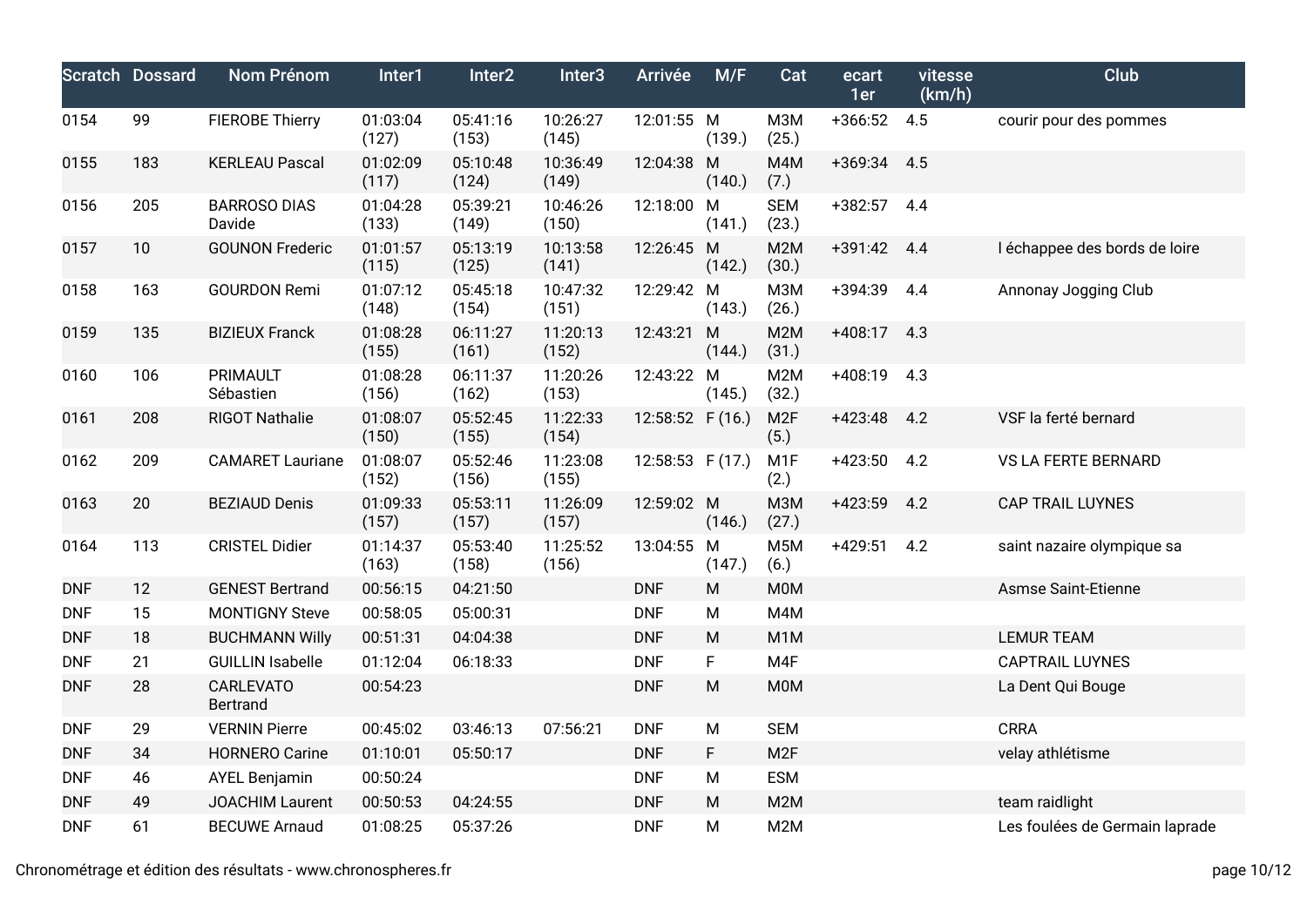|            | <b>Scratch Dossard</b> | Nom Prénom                    | Inter1   | Inter2   | Inter <sub>3</sub> | <b>Arrivée</b> | M/F       | Cat              | ecart<br>1er | vitesse<br>(km/h) | <b>Club</b>                     |
|------------|------------------------|-------------------------------|----------|----------|--------------------|----------------|-----------|------------------|--------------|-------------------|---------------------------------|
| <b>DNF</b> | 63                     | <b>MAGRIT Baptiste</b>        | 00:59:02 | 05:34:40 |                    | <b>DNF</b>     | M         | <b>M0M</b>       |              |                   |                                 |
| <b>DNF</b> | 69                     | <b>VAN RHIJN Rudolf</b>       | 01:07:36 |          |                    | <b>DNF</b>     | M         | M <sub>5</sub> M |              |                   |                                 |
| <b>DNF</b> | 72                     | <b>GREVE Sébastien</b>        | 01:03:34 |          |                    | <b>DNF</b>     | M         | <b>MOM</b>       |              |                   |                                 |
| <b>DNF</b> | 77                     | <b>DUCRET Gilles</b>          | 00:56:11 |          |                    | <b>DNF</b>     | M         | <b>МЗМ</b>       |              |                   | Pyllon                          |
| <b>DNF</b> | 80                     | <b>TERLE Yvan</b>             | 01:04:20 | 05:19:31 |                    | <b>DNF</b>     | ${\sf M}$ | M2M              |              |                   | UGLOW ILE DE FRANCE             |
| <b>DNF</b> | 82                     | <b>LASSERE Michael</b>        | 01:09:50 | 06:17:59 |                    | <b>DNF</b>     | M         | <b>M0M</b>       |              |                   |                                 |
| <b>DNF</b> | 87                     | <b>BARBIER Denis-</b>         | 01:10:00 |          |                    | <b>DNF</b>     | ${\sf M}$ | <b>МЗМ</b>       |              |                   |                                 |
| <b>DNF</b> | 88                     | <b>VAUDIER Louis</b>          | 00:47:31 | 03:58:05 |                    | <b>DNF</b>     | M         | <b>SEM</b>       |              |                   |                                 |
| <b>DNF</b> | $90\,$                 | <b>GONZALES Jean-</b><br>Noel | 01:04:08 | 06:15:02 |                    | <b>DNF</b>     | M         | M <sub>2</sub> M |              |                   |                                 |
| <b>DNF</b> | 97                     | <b>FESQUET Sebastien</b>      | 01:03:18 | 06:12:26 |                    | <b>DNF</b>     | M         | M3M              |              |                   | Laisse Courir                   |
| <b>DNF</b> | 104                    | <b>BARBE Frédéric</b>         | 00:51:20 | 04:22:19 |                    | <b>DNF</b>     | M         | M2M              |              |                   |                                 |
| <b>DNF</b> | 105                    | <b>LAVENANT Boris</b>         | 01:05:14 | 06:06:46 |                    | <b>DNF</b>     | M         | M <sub>1</sub> M |              |                   |                                 |
| <b>DNF</b> | 115                    | <b>TRAON Steeve</b>           | 01:02:06 | 06:06:11 |                    | <b>DNF</b>     | M         | M2M              |              |                   |                                 |
| <b>DNF</b> | 129                    | <b>AVICE Bruno</b>            | 01:04:11 | 05:12:50 |                    | <b>DNF</b>     | M         | M4M              |              |                   | Ouest Essonne Athlétisme        |
| <b>DNF</b> | 141                    | <b>SOUCHON Cedric</b>         | 00:50:48 |          |                    | <b>DNF</b>     | M         | <b>MOM</b>       |              |                   |                                 |
| <b>DNF</b> | 143                    | <b>ZOTOS Philippe</b>         | 00:50:13 |          |                    | <b>DNF</b>     | M         | M3M              |              |                   | athletic club secteur monistrol |
| <b>DNF</b> | 144                    | SAINT-POL Joel                | 00:55:54 |          |                    | <b>DNF</b>     | ${\sf M}$ | M4M              |              |                   |                                 |
| <b>DNF</b> | 150                    | <b>FAVIER Gaël</b>            | 00:55:03 | 04:19:15 |                    | <b>DNF</b>     | M         | <b>M0M</b>       |              |                   | <b>Usson Sport Nature</b>       |
| <b>DNF</b> | 152                    | POLOMACK Oculi                | 01:04:59 | 05:39:27 |                    | <b>DNF</b>     | M         | M4M              |              |                   | Athlétisme saint -pantaleon     |
| <b>DNF</b> | 154                    | <b>TAUZIET Didier</b>         | 01:11:36 | 05:53:05 |                    | <b>DNF</b>     | M         | <b>МЗМ</b>       |              |                   | <b>Draveil Triathlon</b>        |
| <b>DNF</b> | 162                    | <b>TOCABENS André</b>         | 01:07:12 | 05:45:00 |                    | <b>DNF</b>     | M         | <b>МЗМ</b>       |              |                   | BRC VERNOSC 07                  |
| <b>DNF</b> | 177                    | <b>BOUQUET Loic</b>           | 00:57:39 | 04:49:27 |                    | <b>DNF</b>     | M         | M <sub>1</sub> M |              |                   |                                 |
| <b>DNF</b> | 179                    | <b>GEORGES</b><br>Emmanuel    | 00:58:10 | 04:27:56 |                    | <b>DNF</b>     | ${\sf M}$ | <b>МЗМ</b>       |              |                   | <b>SALTA BARTAS</b>             |
| <b>DNF</b> | 181                    | <b>DENIS Maxime</b>           | 00:59:57 | 05:32:49 |                    | <b>DNF</b>     | M         | <b>SEM</b>       |              |                   |                                 |
| <b>DNF</b> | 185                    | <b>MAREY Didier</b>           | 01:04:04 | 05:00:50 |                    | <b>DNF</b>     | M         | <b>SEM</b>       |              |                   | <b>Usson Sport Nature</b>       |
| <b>DNF</b> | 193                    | SANOUILLET<br>Vincent         |          |          |                    | <b>DNF</b>     | M         | <b>M0M</b>       |              |                   |                                 |
| <b>DNF</b> | 202                    | <b>MARCON David</b>           | 00:57:32 | 04:49:25 |                    | <b>DNF</b>     | M         | M2M              |              |                   | asl michelin                    |
| <b>DNF</b> | 207                    | <b>BOICHÉ Christophe</b>      | 00:41:46 |          |                    | <b>DNF</b>     | M         | M <sub>1</sub> M |              |                   |                                 |